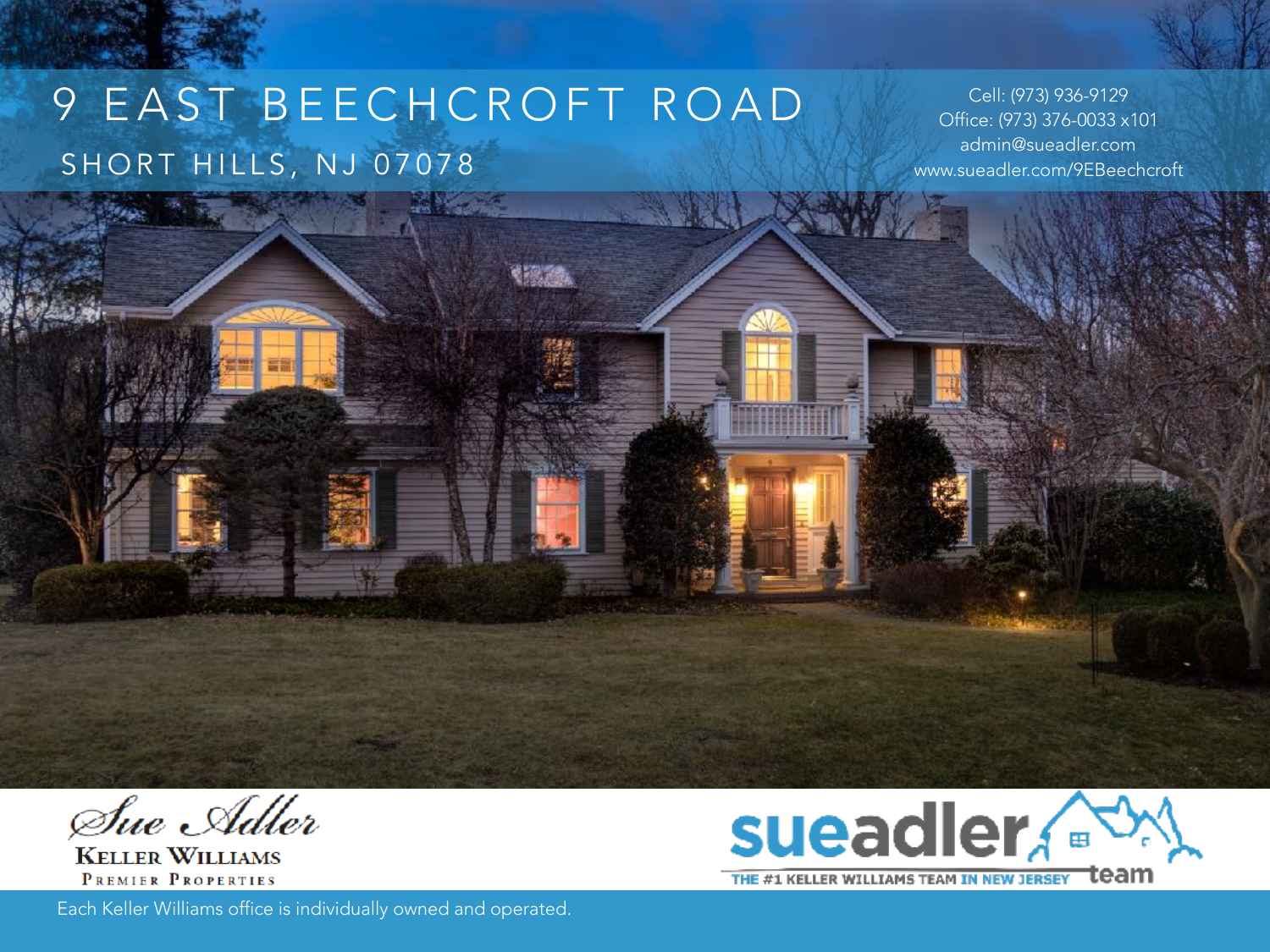

 $\bm{\mathsf{A}}$  short drive through the charming, tree lined streets of the Beechcroft section of Short Hills will bring you to 9 East Beechcroft Road. Here you'll find a meticulously maintained colonial boasting historic charm combined with numerous upgrades to assure a current and fresh appeal.

As you arrive and meander up the brick paver walkway, you'll surely notice the lush landscape that includes an impressive "signature" beech tree after which the neighborhood is named. Enter the home through an elegant columned portico with a warm hued wood door that leads you into a welcoming, open Entry Foyer and your first taste of all this home has to offer. Spacious rooms with an abundance of light immediately come into view. Step to the left to enter an impressive and sprawling Family Room, where light streams through windows on three sides setting an upbeat tone when entertaining family and friends and multi-zone lighting to accommodate various activities at once. Step outside through the sliding glass doors to get a breath of fresh air on the raised deck, or continue on into the equally spacious Living Room that's just around the corner. Here, you'll surely enjoy the warmth emanating throughout the room as flames flicker in the traditional statement fireplace that is the focal point of the room. It's the perfect place to entertain guests in comfort and in style.

At the core of the home is the fully updated custom Kitchen boasting a striking ceramic tile floor, crisp white cabinetry, an attractive quartz tile backsplash and all new stainless steel appliances set in fine granite. Even the most discerning of chefs will find preparing meals here is a dream. Your gourmet creations can be savored in the adjacent Breakfast Room for a casual feel, or in the neighboring Dining Room that provides an elegant setting for more formal occasions. A conveniently located Mud Room just off the Kitchen and a centrally located Powder Room complete the first level living space.complete the first level living space.



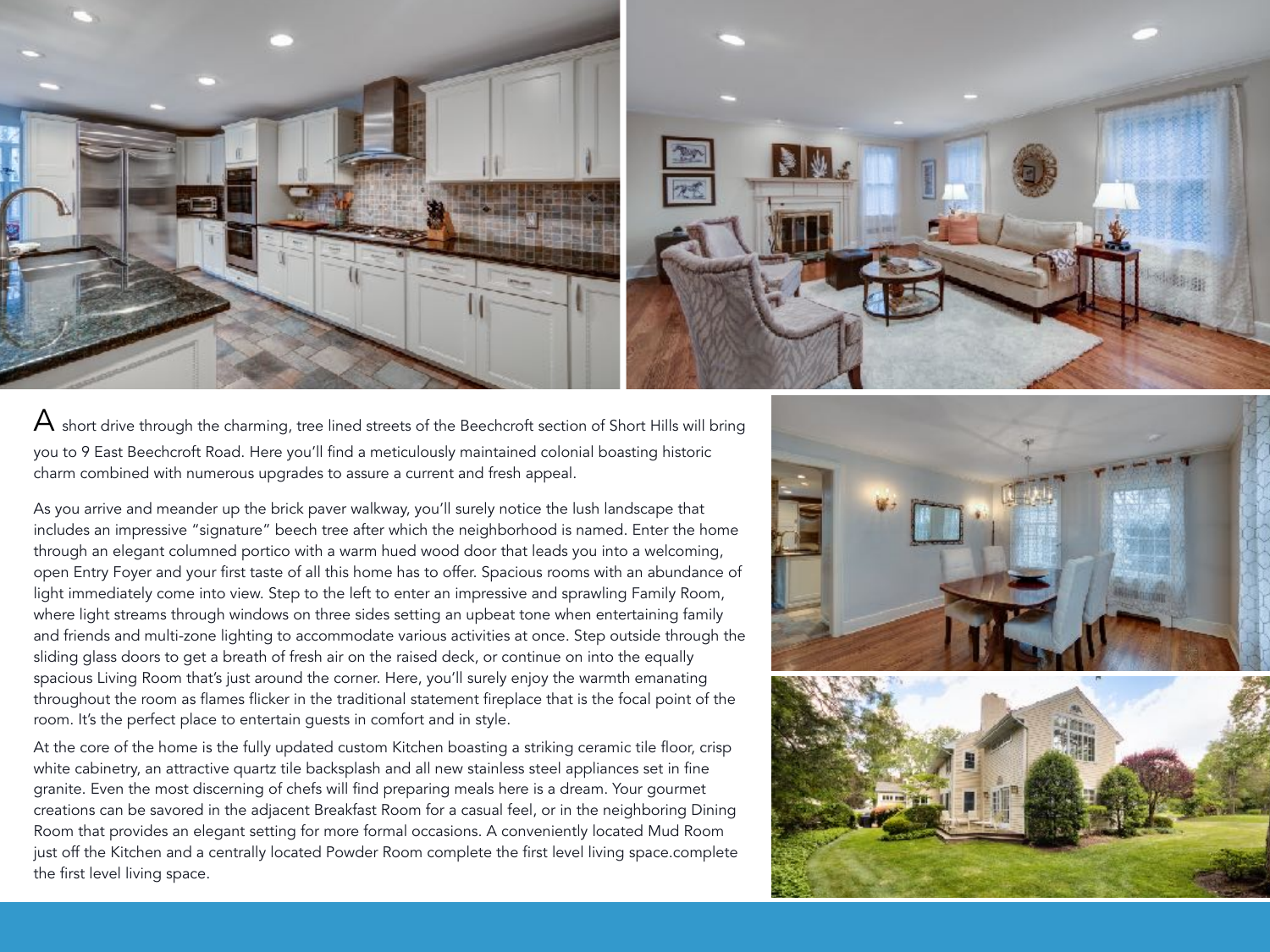





Ready to retire for the evening? Walk up the stately staircase to the 2nd Floor Landing featuring plenty of closet space including a large cedar closet as well as access to all bedrooms and a pull- down staircase leading to attic storage space. Wander into the show stopping Master Bedroom Suite featuring a vaulted ceiling, a comfortable sitting area that's perfect for watching late night TV, an abundance of closet space including a custom fitted walk-in closet that's large enough for all your suite Master Bathroom featuring a 2-sink vanity, large walk-in shower, volume ceiling, Palladian window and striking glass block privacy wall rounds out the luxurious master suite. Spacious Bedrooms 2 and 3 feature hardwood floors, generous closets and an abundance of windows and are serviced by an updated full hall bath just down the hall. Continue on down the hallway to the 4th bedroom – a spacious Junior Master Suite complete with a separate sitting room/home office/5th Bedroom and a remodeled en suite bath - ideally suited as a wonderful private retreat for a teen, extended family members or visiting guests.

And there's more…an unfinished lower level has plenty of storage space as well as a workbench and a tool pegboard to make household projects easy. Outside, a covered breezeway takes you either to the 2-car garage or to a brand new paver patio surrounded by lush greenery and a canopy of mature trees. Picture yourself enjoying al fresco cocktails as you lounge on the patio on a warm summer night!

With its sought-after location surrounded by multi-million dollar homes just minutes from Downtown Millburn and NYC transportation, access to Blue Ribbon schools and world class shopping and restaurants, 9 East Beechcroft Road is the perfect place to call home.